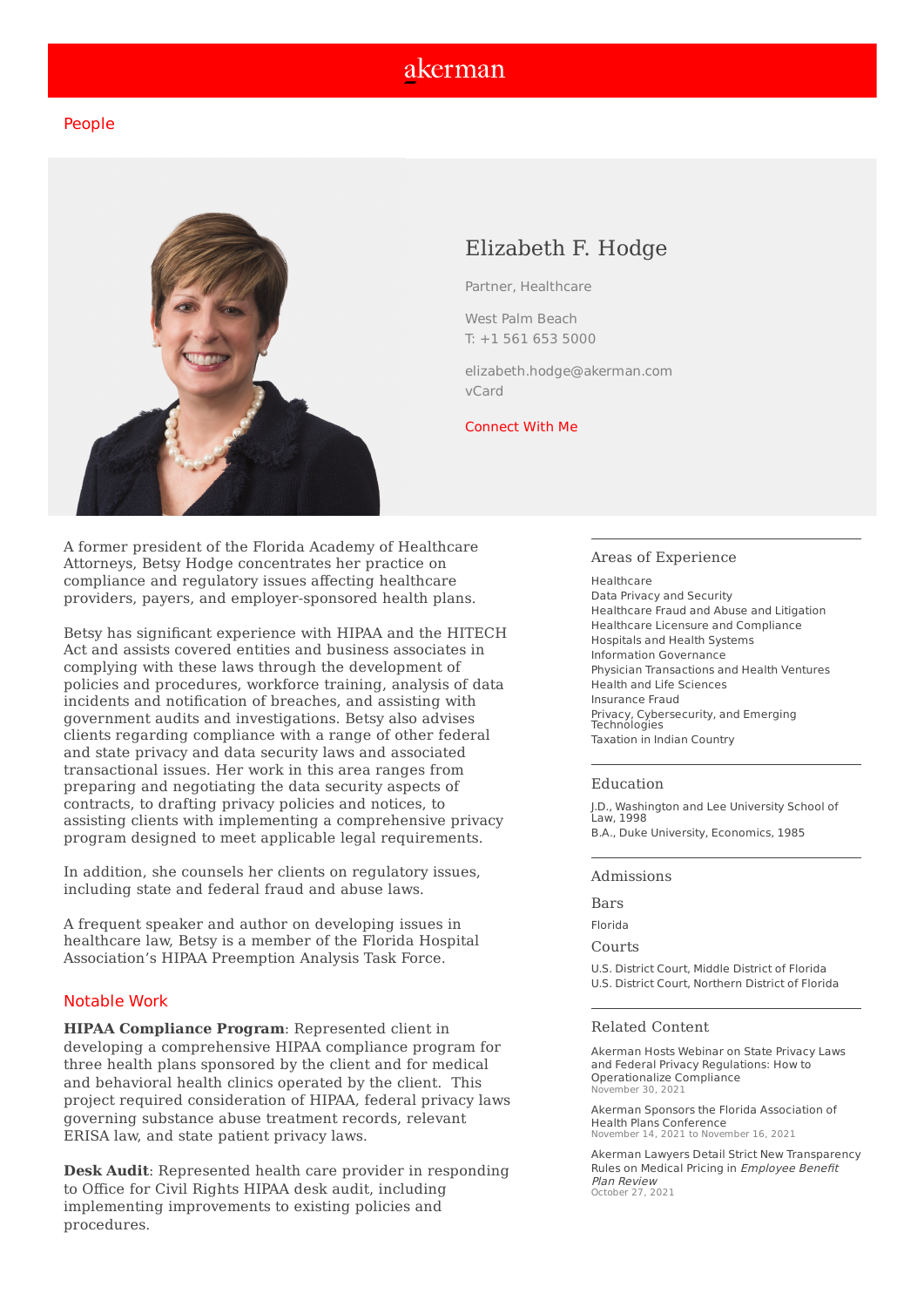**Data Breach**: Represented health plan client in responding to a data breach involving the inadvertent disclosure of PHI of over 7000 plan members by a business associate. Also assisted the client in responding to the ensuing Office for Civil Rights investigation of the breach which ultimately resulted in the OCR taking no action against the client.

**Data Breach**: Assisted a manufacturing company with operations in the U.S. and two other countries in responding to a ransomware attack, including coordinating with consultants on incident response and restoration of operations. Also worked collaboratively with the client's legal counsel in other countries where operations were affected to ensure all required notifications were timely provided.

# Published Work and Lectures

- Health Law Rx Blog, [Contributor](http://www.healthlawrx.com/)
- Employee Benefit Plan Review, Co-Author, "Group Health Plan Sponsors Are Getting Serious About Pricing Transparency and Avoiding Surprise Billing – Are You Keeping Up with the Latest Guidance and Phased Enforcement Deadlines?" Volume 75, No. 9, November 2021
- Pratt's Privacy & Cybersecurity Law Report, Co-Author, "Recent Cybersecurity and Ransomware Guidance That Every Business Should Be Reviewing," Volume 7, No. 8, October 2021
- Intellectual Property & Technology Law Journal, Co-Author, "New York State's New Cyber Insurance Risk Framework," May 2021
- IAPP Jacksonville Knowledge Net, Co-Presenter, "COVID-19 Isn't the Only Virus You Have to Worry About… Privacy and Cybersecurity Perspectives During the Pandemic," October 22, 2020
- ABA Health eSource, Author, "Office for Civil Rights COVID-19 Updates on HIPAA and Anti-Discrimination Laws," April 13, 2020
- AHLA, Physicians and Hospitals Law Institute Conference, "They're Here – Exorcising Intruders in Your Connected Devices," February 10, 2020
- AHLA, Journal of Health & Life Sciences Law, Co-Author, "Securing Connected Devices in Health Care: Taking Proactive Action," June 2019
- AHLA, PG Bulletin, Author, "The FDA Steps Up Efforts to Address Medical Device Cybersecurity," December 6, 2018
- Elizabeth Hodge Quoted in Healthcare Info Security, "Health Data Breaches Lead to \$2 Million California Penalty," November 27, 2017
- Florida Hospital Association Compliance Education Retreat, Co-presenter, "Liability Arising from the Internet of Things," June 8, 2017
- Florida Hospital Association Compliance Education Retreat, Moderator, "2016: The Year of Living Dangerously (and How Hospitals Can Reduce Their Cybersecurity Risk)," June 16, 2016
- Florida Hospital Association, "HIPAA Requirements and Florida Law: Disclosures of Protected Health INformation for Law Enforcement Purposes," February 2016
- Akerman Data Law Seminar, Moderator, "Are You Insecure About Cybersecurity?" November 17, 2015
- Health Information Compliance Alert, Quoted, "Follow 5 Crucial Steps to Prevent BA Agreement Hazards," May 2016, Vol. 16, No. 5 (Pages 33-40)